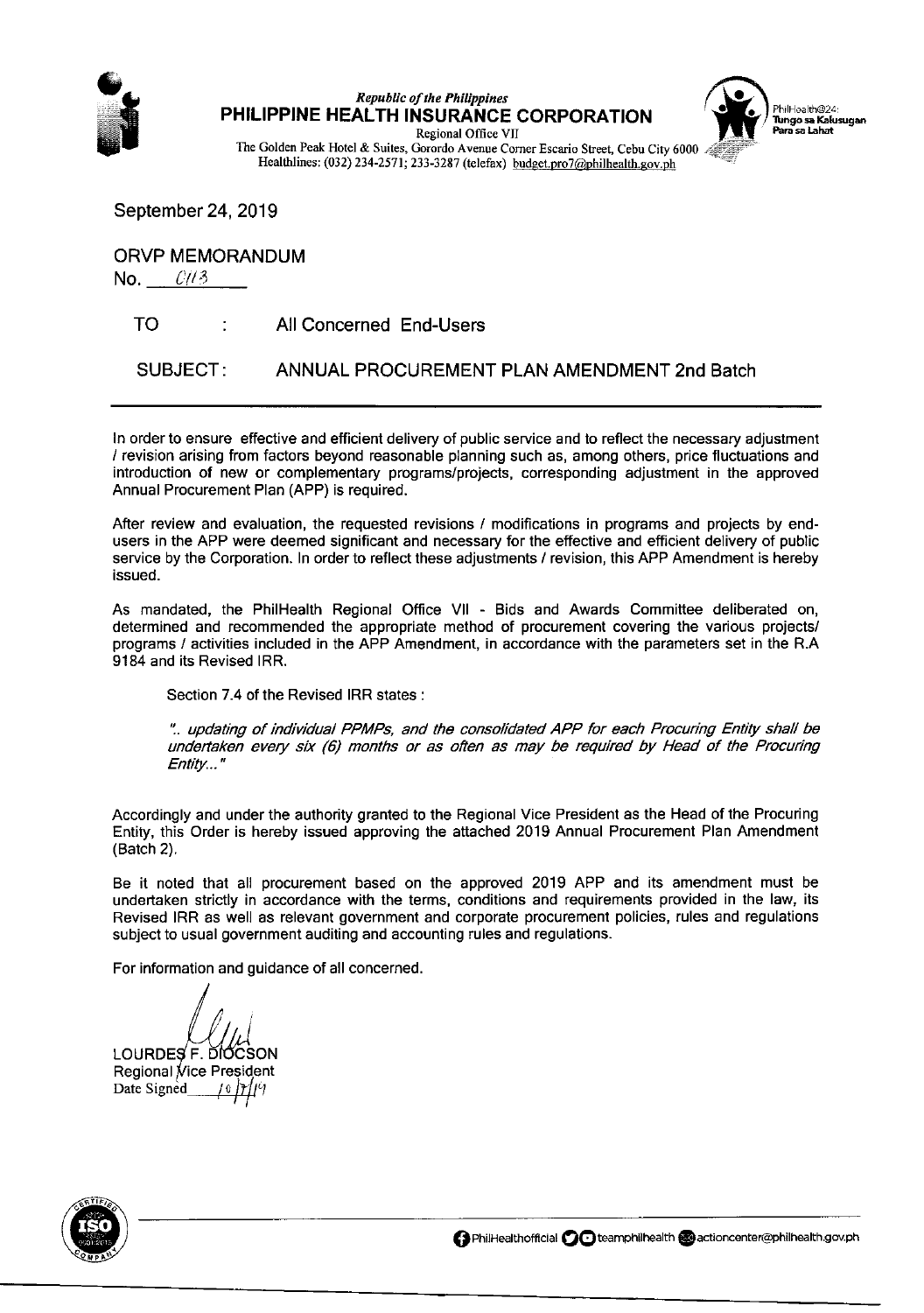|                                 |                                       |                            |                    |                                                       |                     |                                                     |                   |                                   |                   |                                     |                                        |                     |                              |                  |                                   |                     |                            |                                      |                                    |                                     |                                                              |                 | (4yd)                                      | cope                                  |  |
|---------------------------------|---------------------------------------|----------------------------|--------------------|-------------------------------------------------------|---------------------|-----------------------------------------------------|-------------------|-----------------------------------|-------------------|-------------------------------------|----------------------------------------|---------------------|------------------------------|------------------|-----------------------------------|---------------------|----------------------------|--------------------------------------|------------------------------------|-------------------------------------|--------------------------------------------------------------|-----------------|--------------------------------------------|---------------------------------------|--|
| <u>LapuLapu Express</u>         | 1 lot Internet<br>Warehouse - Talibon | 1 lot Rental of<br>Forum   | 1 lot Area III LCP | <b>Room</b><br>Projector - PRO and<br>LHIO Conference | 2 units Interactive | <b>LHIOS</b><br>Portable High<br>Capacity - for ALL | 10 units External | Adaptor - for All<br><b>EHIOS</b> | 10 units IP-Phone | Computer - for HRU<br>1 unit Tablet | <u>for CY 2019</u><br>Management Forum | 1 lot Area III Risk | <b>Activities</b>            | 1 lot Christmas  | Service Award<br>1 lot Government | Mabuhay Program     | 1 lot Salamat              | <b>Calendar</b><br>750 pcs 2020 Wall | <b>HIO</b><br>Cabling - Tagbilaran | Cabling - PRO 7<br>1 lot Structured | Improvement -<br>1 lot Structured<br><u> Tagbilaran LHIO</u> | 1 lot Leasehold | PROGRAM<br>PROJECT                         | <b>PROCUREMENT</b>                    |  |
| Express                         | Membership /                          | Talibon LHIO               | <b>PRO 7</b>       |                                                       | <b>TTMS</b>         |                                                     | <b>ITMS</b>       |                                   | <b>ITMS</b>       | <b>TIMS</b>                         |                                        | Planning            |                              | <b>PRO7</b>      | 공전                                |                     | 골                          | <b>PAU</b>                           | <b>LTMS</b>                        | <b>ITNS</b>                         | FHI                                                          | Tagbilaran      |                                            | PMO/End<br>User                       |  |
| Procurement<br>Small Value      | Procurement                           | Small Value<br>Procurement | Small Value        | Procurement                                           | Small Value         | Procurement<br>Small Value                          |                   | Procurement<br>Small Value        | Procurement       | Small Value                         | Procurement                            | Small Value         | Small Value<br>Procurement   | Procurement      | Small Value                       | Procurement         | Small Value<br>Procurement | Small Value                          | Public Bidding                     |                                     | Public Bidding<br>Public Bidding                             |                 | PROCUREMENT                                | <b>NODEOF</b>                         |  |
| October<br>2019                 | October<br>2019                       | September<br>2019          |                    | October<br>5019                                       |                     | October<br>2019                                     |                   | October<br>2019                   | 2019              | October                             | October<br>2019                        |                     | December<br>2019             | <b>610Z</b>      | September                         | September<br>5019   | 2019                       | November                             | October<br>2019                    | 2019                                | September<br>October<br>2019                                 |                 | of IB/REI<br>Ads/Post                      |                                       |  |
| October<br>2019                 | 2019<br>October                       | <b>610Z</b><br>September   |                    | 2019                                                  | October             | 2019<br>October                                     |                   | 2019<br>October                   | 5019              | October                             | 5019                                   | October             | 2019<br>December             | 2019             | September                         | 2019<br>September   | 2019                       | November                             | 2019<br>October                    | 2019<br>October                     | 2019                                                         | September       | Sub/Open<br>of Bids                        | Schedule of Each Procurement Activity |  |
| $\frac{2019}{2}$<br>October     | <u>2019</u><br>October                | <u>2019</u><br>September   |                    | 2019<br>October                                       |                     | <b>2019</b><br>October                              |                   | 2019<br>October                   | 2019              | October                             | 610Z                                   | October             | $\frac{2019}{2}$<br>December | $\frac{2019}{2}$ | September                         | 2019<br>September   | 2019                       | November                             | 2019<br>October                    | $rac{2019}{2019}$<br>October        | 2019                                                         | September       | 7<br><b>Award</b><br>lotice of             |                                       |  |
| October<br>2019                 | 2019<br>October                       | September<br>2019          |                    | 2019<br>October                                       |                     | 2019<br>October                                     |                   | October<br>2019                   | 2019              | October                             | 2019                                   | October             | December<br>2019             | 2019             | September                         | September<br>2019   | <b>2019</b>                | November                             | 2019<br>October                    | <b>2019</b><br>October              | 2019                                                         | October         | Contract<br>Signing                        |                                       |  |
| COB <sub>2019</sub>             | CDB 2019                              | COB <sub>2019</sub>        |                    | COB 2019                                              |                     | COB <sub>2019</sub>                                 |                   | COB 2019                          |                   | COB 2019                            |                                        | COB <sub>2019</sub> | CDB 2019                     |                  | COB 2019                          | COB <sub>2019</sub> |                            | COB 2019                             | COB <sub>2019</sub>                | COB <sub>2019</sub>                 | COB <sub>2019</sub>                                          |                 | Source of<br><b>Funds</b>                  |                                       |  |
| 26,880.00                       | 48,000.00                             | 92,500.00                  |                    | 294,000.00                                            |                     | 63,000.00                                           |                   | 22,593.10                         | 54,000.00         |                                     | 571,100.00                             |                     | 517,200.00                   | 50,000.00        |                                   | 27,580.00           | 149,250.00                 |                                      | 1,054,120.00                       | 4,161,588.00                        | 1,848,460.00                                                 |                 | TOTAL                                      |                                       |  |
| 26,880.00                       | 48,000.00                             | 92,500.00                  |                    |                                                       |                     |                                                     |                   |                                   |                   |                                     | 571,100.00                             |                     | 517,200.00                   | <b>50,000.00</b> |                                   | 27,580.00           | 149,250.00                 |                                      | 1,054,120.00                       | 4,161,588.00                        | 1,848,460.00                                                 |                 | <b>NOOE</b>                                | <b>ESTIMATED BUDGET</b>               |  |
|                                 |                                       |                            |                    | 294,000.00                                            |                     | 63,000.00                                           | 22,593.10         |                                   | 54,000.00         |                                     |                                        |                     |                              |                  |                                   |                     |                            |                                      |                                    |                                     |                                                              |                 | 8                                          |                                       |  |
| For Express use<br>newly opened | Additional space<br>for storage       | Forum done in<br>PRO7      |                    | For Office use                                        |                     | For Office use                                      |                   | For Office use                    |                   | For Office use                      | Forum done<br><b>PRO7</b><br>⊐         | <b>Celebration</b>  | Christmas                    | Retiree          |                                   | Retiree             |                            | For Office use                       | office<br>For Transfer ne<br>ε     | office<br>For Transfer ne<br>ξ      | For Transfer new<br>office                                   | Project         | description<br>Program<br>$\frac{1}{2}$ of | Remarks (br                           |  |

Republic of the Philippines<br>CY 2019 ANNUAL PROCUREMENT PLAN (APP)\_AMENDMENT **SECOND** BATCH<br>CY 2019 ANNUAL PROCUREMENT PLAN (APP)\_AMENDMENT **SECOND** BATCH